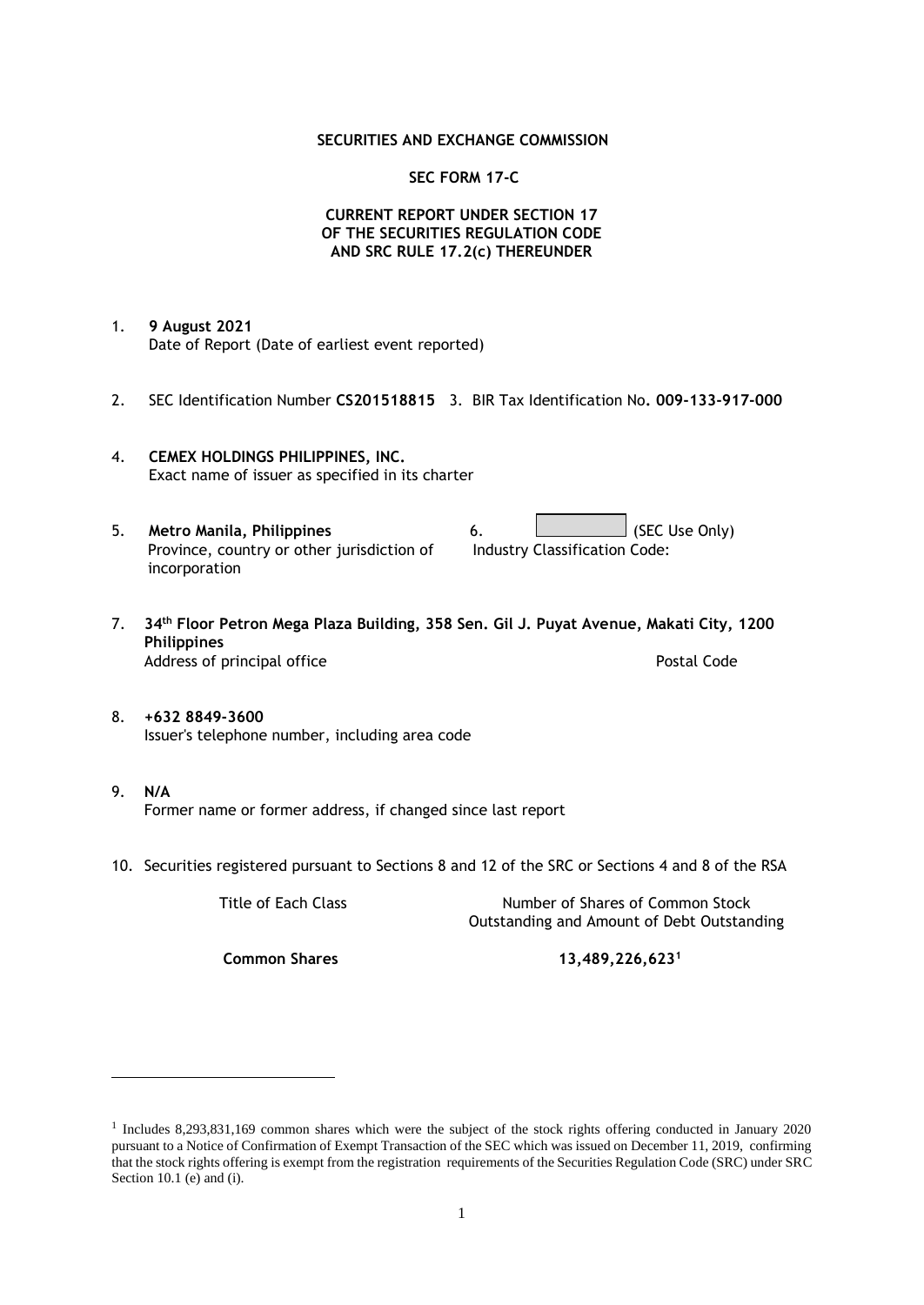11. Indicate the item numbers reported herein: **Item 9 - Other Events**

**CEMEX HOLDING PHILIPPINES, INC. ("CHP") reports on the use of proceeds realized from the Stock Rights Offering (SRO) of 8,293,831,169 common shares of CHP that was conducted in**  Based on the Offer Price of £1.54 per share, the total proceeds from the SRO **amounted to P12,772,500,000.26.** 

**The following costs and expenses were disbursed/charged today against the SRO proceeds:**

| USE OF PROCEEDS/PURPOSE                                                                     | <b>AMOUNT</b> (in<br>Pesos) |
|---------------------------------------------------------------------------------------------|-----------------------------|
| Costs and expenses associated with the SOLID Cement plant<br>expansion project <sup>1</sup> | 72,498,498.79               |

<sup>1</sup>*Funded through advances made by CHP to Solid Cement Corporation ("SOLID") under the Revolving Master Loan Facility Agreement dated 3 March 2020 entered into between CHP, as lender, and SOLID, as borrower*

## **SIGNATURES**

Pursuant to the requirements of the Securities Regulation Code, the issuer has duly caused this report to be signed on its behalf by the undersigned hereunto duly authorized.

**CEMEX HOLDINGS PHILIPPINES, INC. 9 August 2021 Issuer Date of the Community of the Community Community Community Community Community Community Community Community** 

 **Jannette Virata Sevilla Compliance Officer**